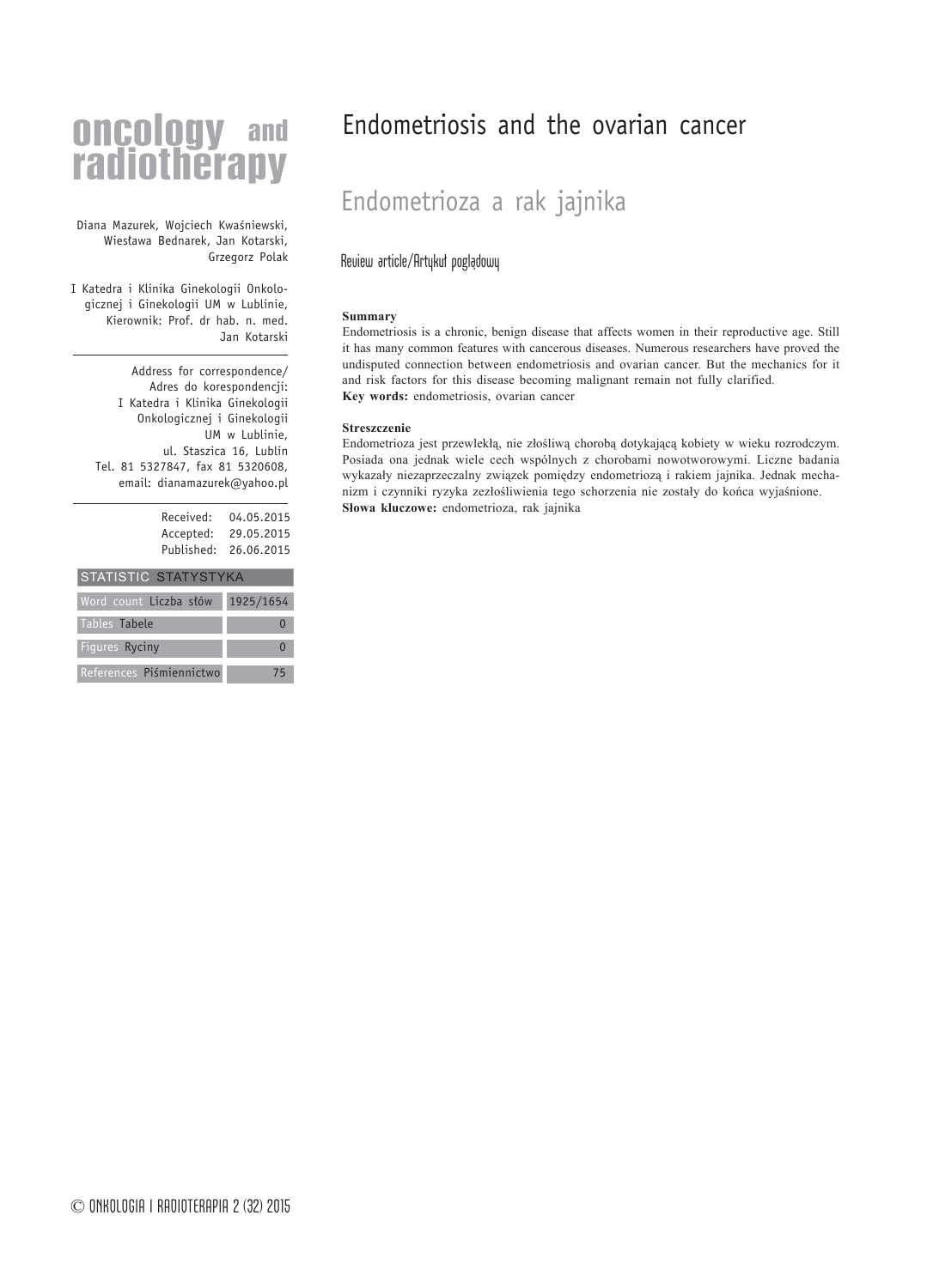#### INTRODUCTION

Endometriosis is an estrogen-dependant, chronic disease defined as the presence of endometrium glands and tissues outside the uterus cavity [1,2]. Its occurrence rate is estimated at 5 to 15% of women in reproductive age. Endometriosis is more frequently diagnosed in case of women suffering from chronic pelvic pain syndrome and infertility [3].

The etiology of endometriosis remains not fully known. Three groups of theories are taken into account when explaining its pathogenesis: transplantation, metaplastic and inductive [4-8]. Still it is commonly accepted that this disease has a multi-factor pathogenesis, that links genetic, hormonal and immune system causes. In 1990 Heaps et al. [22], analyzing a group of 195 patients, discovered that endometriosis, in vast majority of cases (78.8%) attacks the ovary, and then pelvis, the retrovaginal fascia, rectum and vagina. Although endometriosis is defined as benign disease, it has some features of cancerous diseases. Similarly to malignant cancers it can produce metastases, include in other tissues, infiltrate them and destroy [9]. In 1925 Samson was the first to document a malignant transformation of this disease, observing under his microscope the development of endometrial cancer from endometrial tissue [10]. Since then the epidemiological research results suggest, that endometriosis increases the risk of invasive, epithelial and endometrial clear-cell ovarian carcinoma [11-21]. Based upon this data, describing patients hospitalized due to endometriosis in Sweden in the years of 1969 till 1983, taking their age and time they suffered from the disease into account, the increased risk of ovarian cancer was observed in endometriosis patients [13]. Similar research was conducted in the USA and Canada, for women with medical history containing many years of the aforesaid disease. The results confirm the increased frequency of malignant ovarian carcinomas in this group of women [23,24]. Nagle et al. [25] based on the research of Australian patients also noted the more frequent occurrence of endometrial and clear cell ovarian carcinoma in case of women suffering from endometriosis. Similar results were obtained in tests of the female population of Japan [11]. The cause for this occurrence remains not fully explained, it most probably concerns patients, who were diagnosed with chocolate cysts. Still it is worth noting, that Danazol, which was used for treating endometriosis, was also found to be an independent factor for development of malignant ovarian cancer [26].

With current research showing connections between endometriosis and ovarian cancer, the mechanism and factors making the disease turn malignant remain not fully explained.

# ATYPICAL ENDOMETRIOSIS AS PREDECESSOR OF MALIGNANCY

Clement et al. [27] documented the presence of hyperplasia and cellular atypia. These conditions are frequent-

#### **WSTEP**

Endometrioza jest estrogenozależną, przewlekłą chorobą definiowaną jako obecność gruczołów i zrębu endometrium poza jamą macicy [1,2]. Jej występowanie jest szacowane na 5-15% kobiet w wieku rozrodczym. Endometrioza częściej diagnozowana jest u pacjentek z zespołem bólowym miednicy mniejszej oraz z niepłodnością [3].

Etiologia endometriozy nie została do końca poznana. Wyjaśniając patogenezę choroby brane są pod uwagê trzy grupy teorii: transplantacyjne, metaplastyczne oraz indukcyjne [4-8]. Jednak powszechnie akceptowane jest stanowisko o chorobie posiadającej patogenezę wieloczynnikową łączącą przyczyny genetyczne, hormonalne, immunologiczne. W 1990 roku Heaps i wsp. [22] analizując grupę 195 pacjentek odkryli, że endometrioza w większości przypadków obejmuje jajnik (78,7%), następnie miednicę, przegrodę odbytniczo-pochwową, odbytnicę i pochwę. Chociaż endometrioza jest uważana za chorobę niezłośliwą, posiada wspólne cechy ze schorzeniami nowotworowymi. Podobnie jak nowotwór złośliwy może dawać przerzuty, wszczepiać się w inne tkanki, naciekać je oraz niszczyć [9]. W 1925 roku Samson jako pierwszy udokumentował transformację złośliwą w opisywanej chorobie, obserwując pod mikroskopem proces rozwoju raka endometrialnego z tkanki endometrialnej [10]. Od tamtego czasu wyniki badañ epidemiologicznych wskazują, że endometrioza zwiększa ryzyko inwazyjnego nabłonkowego, endometrioidalnego i jasnokomórkowego raka jajnika [11-21]. Na podstawie danych obejmujących pacjentki hospitalizowane z powodu endometriozy w Szwecjii w latach 1969-1983 biorąc pod uwagę wiek i czas trwania schorzenia zaobserwowano zwiększone ryzyko rozwoju raka jajnika u pacjentek z endometriozą [13]. Podobne badania zostały przeprowadzone w USA i Kanadzie u kobiet z wieloletnim wywiadem dotyczącym omawianej choroby. Wyniki potwierdziły zwiększoną częstotliwość występowania nowotworu złośliwego jajnika w tej grupie kobiet [23,24]. Nagle i wsp. [25] opierając się na badaniach pacjentek australijskich również odnotowali częstsze występowanie raka endometrialnego i jasnokomórkowego jajnika u kobiet z endometriozą. Podobne wyniki zostały uzyskane w badaniach populacji kobiet japońskich [11]. Przyczyna występowania nie jest do końca wyjaśniona, prawdopodobnie dotyczy pacjentek, u których wykryto torbiele czekoladowe. Jednak że należy zauważyć, że danazol, który był stosowany w leczeniu endometriozy, okazał się niezależnym czynnikiem rozwoju nowotworu złośliwego jajnika [26].

Podczas, gdy obecne badania wykazują związek pomiędzy endometriozą i rakiem jajnika, mechanizm i czynniki ryzyka zezłośliwienia tego schorzenia nie zostały do końca wyjaśnione.

# ATYPOWA ENDOMETRIOZA – PREKURSOREM ZŁOŚLIWOŚCI

Clement i wsp. [27] udokumentowali obecność hyperplazji i komórkowej atypii w endometriozie. Powyższe sta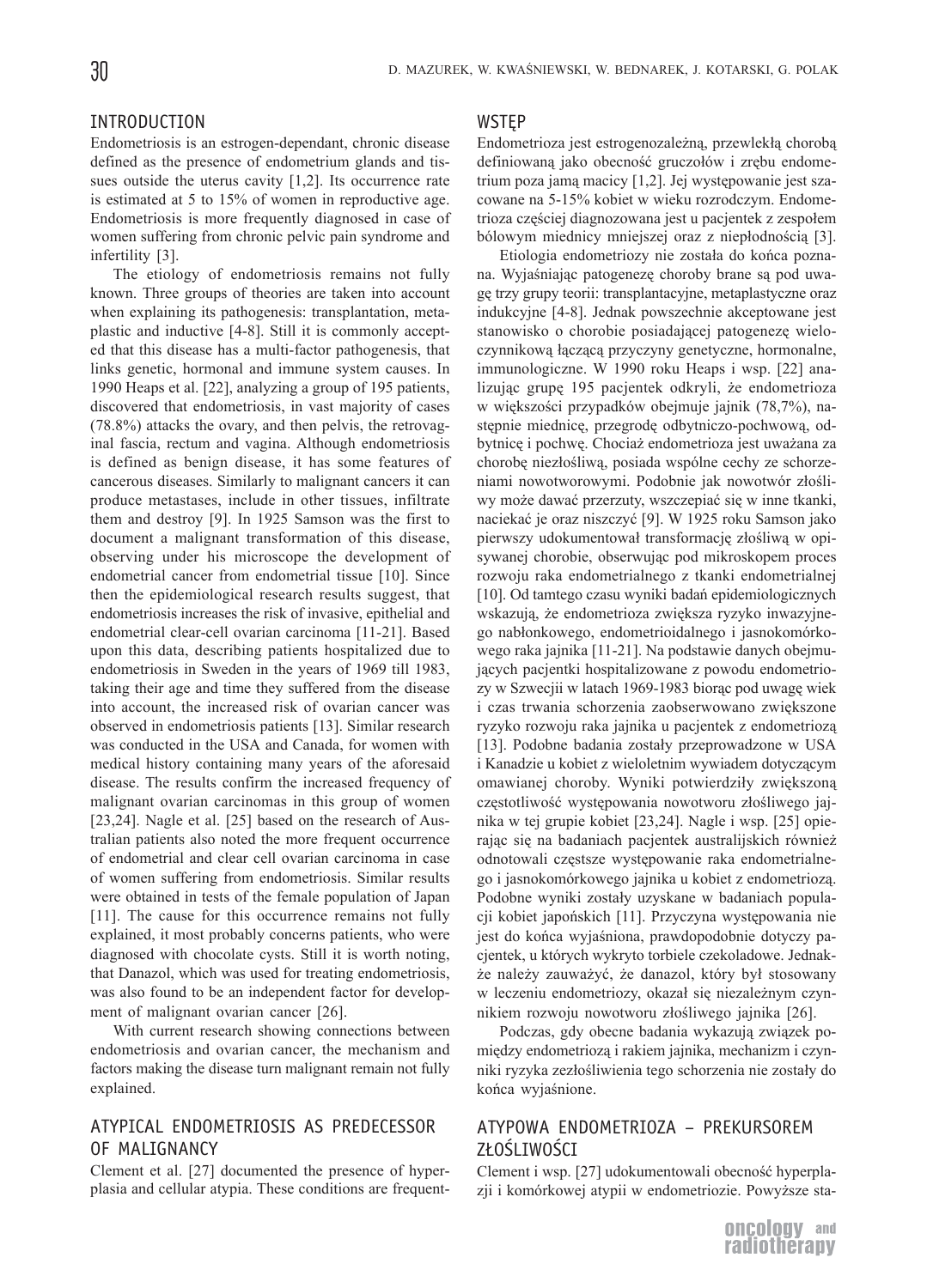ly referred to as atypical endometriosis, but should be considered separately. LaGrenade et al [28] published data concerning 5 ovarian tumors (including 3 clear-cell and 2 endometrial) that correlated with atypical endometriosis. In four cases the transition of benign change, through atypical endometriosis and ending with ovarian cancer was observed. Based on other research we should take in consideration, that women with atypical endometriosis of ovary the risk of development of clear-cell cancer appears three years after diagnosis and concerns the same ovary. The above observations were made by Moll et al. [29] giving the chronological correlation between atypical endometriosis and cancer. Similar conclusions were reached by Fukunaga et al. [30] and Ogawa et al. [31]. Summarizing – both atypia of cells and hyperplasia both contribute to the development of endometriosis-related ovarian cancer.

## PRE-CANCEROUS CHANGES IN ENDOMETRIOSIS

The endometriosis is commonly perceived as a benign disease, still it has some features common with malignant disease, such as the ability to proliferate in ectopic spots. Previous research concentrated on the potential malignancy of the disease through the analysis of the loss of heterozygosity in suppressor gene. Positive results such as the detection of heterozygosity in genes p53 and p16 were observed in the majority of cases of endometriosis [32-34]. Prowse et al. [53] analyzed 4 cases of endometrial and 6 cases of clear cell tumors co-existing with endometriosis and discovered 22 common losses of heterozygosity. The analysis of the researches indicates that genetic changes connected with this disease occurred in an unforeseen way. The loss of heterozygosity (LOH) in loci 10q 23.3 and the mutation of the suppressor gene of the tumor was observed in case of endometrial ovarian cancer. Sato et al. [34] identified the 10q 23.3 LOH in 13 out 23 endometrial ovarian cysts and 8 out of 19 endometrial 6 out of 22 clear-cell cancer cases. It does suggest, that the inactivation of the tumor suppressor gene is an early exponent for cancerous transformation of endometriosis.

The mutation or loss of function of p53 suppressor gene in the 17r 13.1 chromosome is essential for the development of ovarian cancer. Bischoff et al. [36] observed that the loss of p53 leads to late stages of endometriosis. And Sainz de la Cuesta et al. [37] discovered the statistically significant over-expression of p53 in a change typical to atypical endometriosis and the ovarian cancer connected with this disease. The pathogenesis of cancer developing on the basis of endometriosis also takes into account the mutations of ARID1A. ARID1A mutations were observed in 55 out of 119 clear-cell cancers (49%) and 10 out of 33 endometrial ovarian cancers (30%). The immune-cell-chemical analyses indicated the lowered expression of the BAF250a protein and its correlation with ARID1A mutation. In case of two patients this mutation and the loss of BAF250a exposition were typny są często określane jako atypowa endometrioza, ale powinny być rozpoznawane osobno. LaGrenade i wsp. [28] opublikowali dane dotyczące 5 guzów jajnika (w tym 3 jasnokomórkowych i 2 endometrialnych) korelujące z atypową endometriozą. W czterech przypadkach zauważono przemianę zmiany łagodnej poprzez atypowa endometriozę do raka jajnika. Bazując na innych badaniach należy zwrócić uwagę, że u kobiet z atypową endometriozą jajnika ryzyko rozwoju raka jasnokomórkowego wystêpuje po trzech latach od rozpoznania choroby w tym samym jajniku. Powyższe obserwacje poczynił Moll i wsp. [29] podając chronologiczną korelację między atypową endometriozą a rakiem. Podobne wnioski w swoich doniesieniach wysnuł Fukunaga i wsp. [30] oraz Ogawa i wsp. [31]. Podsumowując, zarówno komórkowa atypia, jak i hyperplazja przyczyniają się do rozwoju raka jajnika z endometriozy.

#### ZMIANY PRZEDNOWOTWOROWE ENDOMETRIOZY

Endometrioza jest uważana za chorobę o łagodnym charakterze, jednak¿e posiada niektóre cechy wspólne ze zmianami złośliwymi, jak zdolność do proliferacji w miejscach ektopowych. Wcześniejsze badania skupione były na potencjalnym zezłośliwieniu schorzenia przez analize utraty heterozygotyczności w genach supresorowych. Wyniki pozytywne, jak np. detekcja heterozygotyczności w genach p53 oraz p16, były obserwowane w większości przypadków występowania endometriozy [32-34]. Prowse i wsp. [35] analizowali przypadki 4 endometrialnych i 6 jasnokomórkowych nowotworów z współistniejącą endometriozą i odkryli 22 wspólne utraty heterozygotyczności. Analizy badań wskazują, że zmiany genetyczne związane z omawianą chorobą wystąpiły nieprzewidzianie. Utrata heterozygotyczności (LOH) w loci 10q 23.3 i mutacja genu supresorowego guza została zaobserwowana w endometrialnym raku jajnika. Sato i wsp. [34] zidentyfikowali LOH na 10q 23.3 w 13 na 23 torbielach endometrialnych jajnika, 8 z 19 raków endometrioidalnych i 6 z 22 jasnokomórkowych. Sugeruje to, ¿e inaktywacja genu supresorowego guza jest wczesnym wykładnikiem transformacji nowotworowej endometriozy.

Mutacja lub utrata funkcji genu supresorowego p53 na chromosomie 17p 13.1 jest bardzo istotna w rozwoju raka jajnika. Bischoff i wsp. [36] zauważyli, że utrata p53 prowadzi do późnych stadiów endometriozy. Z kolei Sainz de la Cuesta i wsp. [37] odkryli statystycznie znaczącą nadekspresję p53 w przemianie typowej do atypowej endometriozy i raka jajnika związanego z tym schorzeniem. W patogenezie raka rozwijajażcego się na podlożu endometriozy bierze się również pod uwagę mutacje ARID1A. Mutacje ARID1A były zaobserwowane w 55 z 119 raków jasnokomórkowych (46%) oraz 10 z 33 raków endometrialnych jajnika (30%). Analizy immunohistochemiczne wskazują na zmniejszenie ekspresji białka BAF250a i jego korelację z mutacją ARID1A. U dwóch pacjentek mutacja ta i utrata ekspresji BAF250a były typowe dla guzów i atypowej endometriozy, ale nie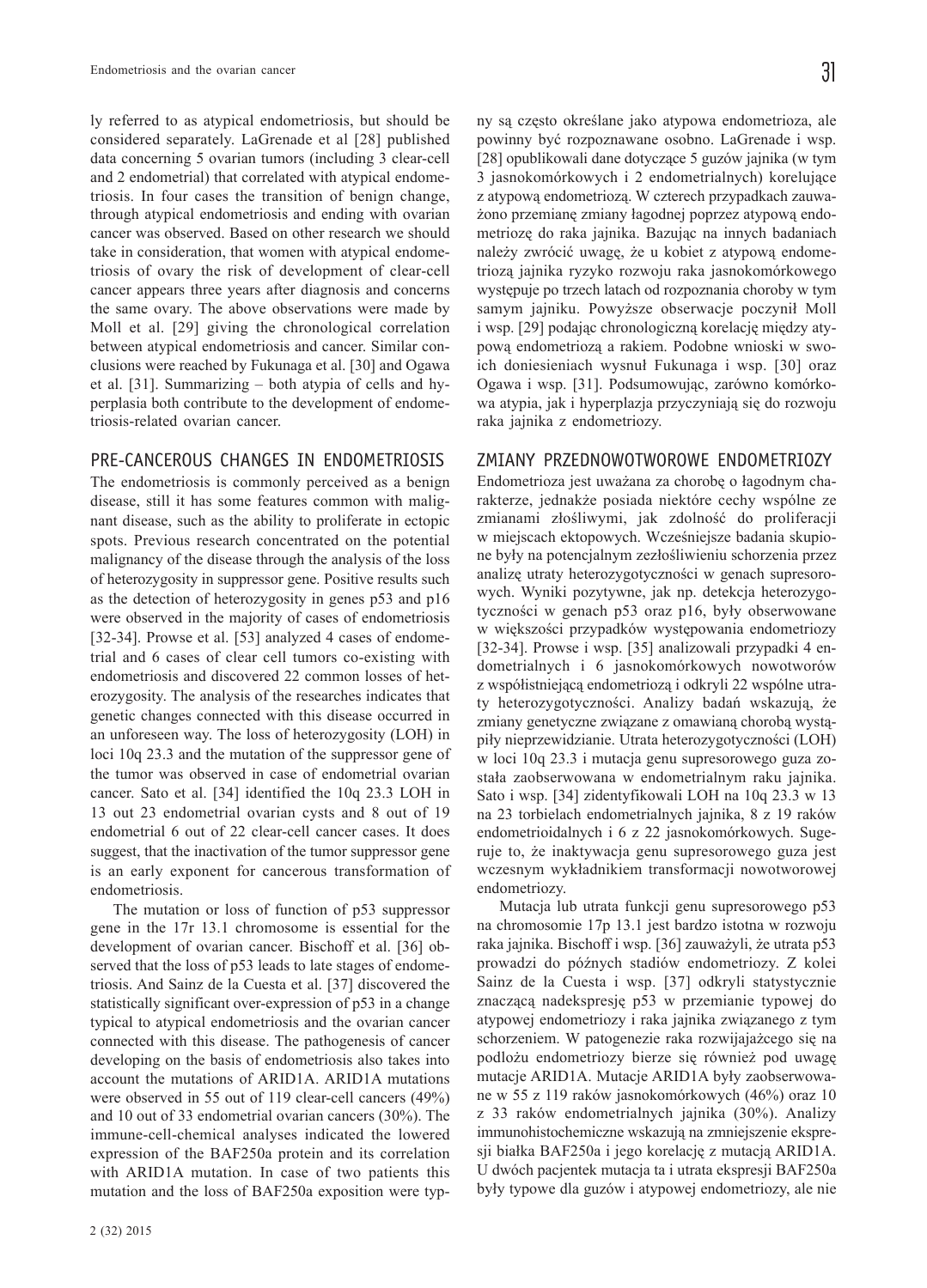ical for tumors and atypical endometriosis, but were not present in distant endometrial foci [38,39].

Research results for cytokines and chemokines influence were also published for substances like: interleukin-1, cyclooxygenase COX-2, interleukin-8, TNF-á, TGFá and HNF-1â, suggesting their role in the pathogenesis of the said tumor [41].

# OXIDATIVE STRESS

The oxidative stress participates in the pathogenesis of many diseases. This phenomena is linked with development of cancers, diabetes, cardiovascular and liver diseases, lung fibrosis, neurological changes and the secondary immunodeficiencies [42]. Hem and iron are stored outside the uterus as the result of blocked menstruation and bleeding from ecotopic foci of endometriosis, which can lead to induction of oxidative stress and DNA destruction, probably thus increasing the risk of ovarian cancer [43-45]. Yamaguchi et al. [44] discovered that the concentration of free iron in endometrial cysts was markedly higher than in other cysts. The authors also observed the concentration of substances linked with oxidative stress, such as: lactose dehydrogenase, lipid peroxidase, 8-Oxo-2'-deoxyguanosine in endometrial cysts of ovary.

The oxidative stress plays a major role in development and progression of endometriosis leading to carcinogenesis [46-48]. Also Sanches et al. [49] observed that markers of oxidative stress are found in the tissues of cancer-affected ovary. In the context of viral hepatitis the connection between the HNF-1ß factor and the oxidative stress was investigated, which is induced during HCV infections [50-52].

#### INFLAMMATION

Inflammations can be one of the causes for carcinogenesis. In 1863 Virchow, observing the leukocites in cancerous tissues observed the connection between inflammation and cancerous transformation. The inflammatory cells and cytokines can stimulate angiogenesis, cell proliferation, halting apoptosis, metastases and production of reactive forms of oxygen (ROS) that induce DNA destruction and mutations and can lead to development of cancer [53,54].

Endometriosis is connected with local inflammatory reaction. The peritoneal fluid of women with this disease frequently has increased number of macrophages, as well as cytokines and chemokines such as: TNF-α, interleukine-1ß, interleukine-6 and interleukine-8 [55]. Acute and chronic inflammatory conditions are classic features of endometriosis. It was observed that inflammation contributes to the development and spreading of ectopic endometrium and forms a link between endometriosis and ovarian cancer [56]. Slater et al. [57] discovered that the interleukine-6 levels were higher in endometriosis, and endometrial cancer, when compared to proper epithelial cells of uterus, thus suggesting that this protein plays

występowały w odległych ogniskach endometrialnych [38, 39].

Opublikowane zostały wyniki badań dotyczące udzia-³u cytokin i chemokin, takich jak interleukina-1, cyklooksygenaza COX-2, interleukina-8, TNF-α, TGF-α i interleukina-6, ktore potwierdzają ich rolę w rozwoju endometriozy i raka jajnika związanego z tym schorzeniem [40]. Inne badania skoncentrowane na raku jasnokomórkowym dowodzą, że transkrypcyjny czynnik jądrowy komórki watrobowej HNF-1ß odgrywa rolę w patogenezie wyżej wymienionego nowotworu [41].

#### STRES OKSYDACYJNY

Stres oksydacyjny bierze udział w patogenezie wielu schorzeń. Zjawisko to związane jest z rozwojem nowotworów, cukrzycy, chorób układu krążenia, wątroby, zwłóknienia płuc, zmian neurologicznych oraz zespołu upośledzonego niedoboru odporności [42]. Hem i żelazo gromadząc się poza jamą macicy w wyniku wstecznego miesiączkowania oraz krwawień z ektopowych ognisk endometriozy mogą indukować zjawisko stresu oksydacyjnego oraz niszczenia DNA, prawdopodobnie zwiększając ryzyko raka jajnika [43-45]. Yamaguchi i wsp. [44] odkryli, ¿e koncentracja wolnego ¿elaza w torbielach endometrialnych była znacznie wyższa niż w pozostałych torbielach. Autorzy również zaobserwowali wyższą koncentrację substancji związanych ze stresem oksydacyjnym takich jak: dehydrogenaza laktozy, peroksydaza lipidowa, 8-hydroksy-2-deoksyguanozyna w torbielach endometrialnych jajnika.

Stres oksydacyjny odgrywa dużą rolę w rozwoju oraz progresji endometriozy prowadząc do karcynogenezy [46-48]. Również Sanchez i wsp. [49] zauważyli w swoich badaniach, że markery stresu oksydacyjnego są znajdowane w tkance nowotworowo zmienionego jajnika. W kontekście wirusowego zapalenia wątroby był badany związek pomiędzy czynnikiem HNF-1ß i stresem oksydacyjnym, ktory jest indukowany podczas infekcji HCV [50-52].

#### ZAPALENIE

Stan zapalny może być jedną z przyczyn karcynogenezy. W 1863 roku Virchow, obserwując leukocyty w tkankach nowotworowych, zauważył związek między zapaleniem i transformacją nowotworową. Komórki zapalne i cytokiny mogą stymulować angiogenezę, proliferację komórek, hamowanie apoptozy, przerzuty oraz produkcję reaktywnych form tlenu (ROS), które indukują niszczenie DNA i mutacje oraz mogą prowadzć do rozwoju nowotworów [53,54].

Endometrioza jest związana z miejscową reakcją zapalną. U kobiet z tym schorzeniem płyn otrzewnowy często zawiera zwiększoną liczbę makrofagów, a także cytokin i chemokin, takich jak: TNF-α, interleukina-1ß, interleukina-6 oraz interleukina-8 [55]. Ostre i przewlekle stany zapalne są klasycznymi cechami endometriozy. Zauważono, że zapalenie przyczynia się do rozwoju i rozprzestrzeniania się ektopowego endometrium i sta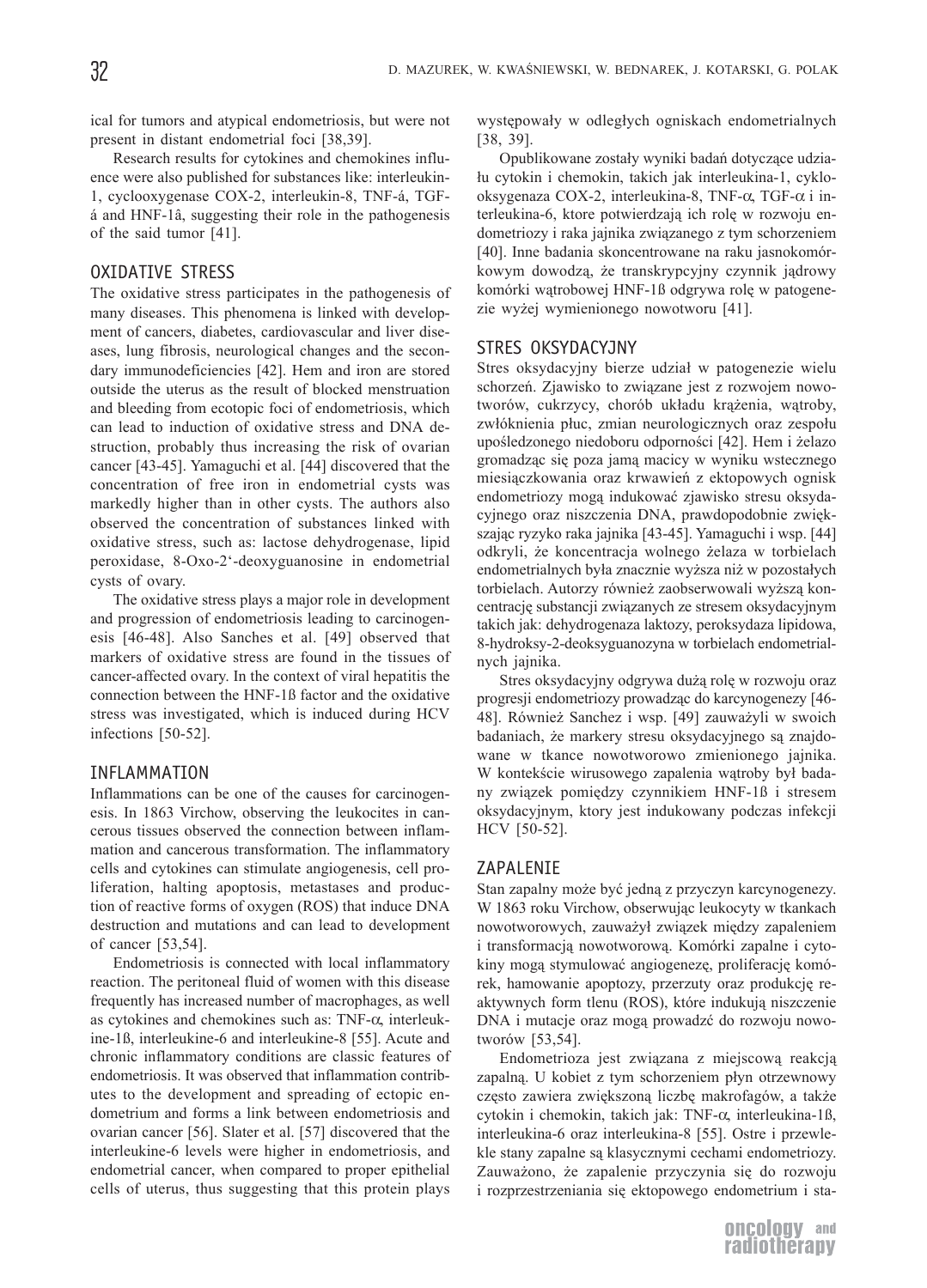a role in progression of both diseases. Szlosarek et al. [58] attempted to define the role of TNF-á in the pathogenesis of ovarian cancer. The TNF-á expression was higher in the cancerous cells, when compared to normal, healthy ovarian tissue. Other researchers suggest the higher TNFá expression during the processes of angiogenesis, cell adhesion or inflammation [59].

#### **ESTROGENS**

In numerous researches and reports the authors attempt to define the dependency between hyperestrogenism and malignant tumors of female reproductive organs. Higher estrogens levels play a role in pathogenesis of breast, endometrial and ovarian cancers [60-62]. Hyperestrogenism stimulates the development of endometriosis and seems to be connected with the cancerous transformation of endometrial cysts of the ovary [63-64].

Aromatase catalyzes the conversion of androstenedione and testosterone into estriol and estradiol. This enzyme is not normally present in eutopic endometrium, but the research of Zeitoun et al. [65] indicates the high level of aromatase activity in endometrial foci. The result is the transformation of androgens into estrogens. Other research of Zeitoun et al. [66] observes that the 17âhydroxysteroid dehydrogenase type 2, which catalyzes the inactivation of estradiol into estrone is not found in endometriosis foci, but in eutopic endometrium. The estradiol stimulates COX2 increasing PGE 2 sythesis. And the PGE 2 activates aromatase in endometrial changes [65]. The research of O'Donell et al. [67] reports that the activity of estrogens in the cells of ovarian cancer is connected with the alpha estrogen receptor and the beta receptor does not participate in carcinogenesis. In their works Marsuzagi et al. [68] recorded the higher values of alpha receptor than those of beta receptor in foci of active endometriosis, thus suggesting that the alpha receptor can be relevant for the pathogenesis of the aforesaid disease.

The dualist model of development of endometriosisrelated ovarian cancer, in which the lowered expression of estrogen receptors is the crucial point for carcinogenesis, differing the occurrence of estrogen-dependant cancer (e.g. endometrial) from estrogen-independent (e.g. clear-cell) forms was proposed by Mandai et al. [69] and Tanase et al. [70].

# ENDOMETRIOSIS-RELATED OVARIAN CANCER – FORECASTS

The majority of research and works analyzing the occurrence of ovarian cancer related with endometriosis, including the endometrial and clear-cell types, indicate that the above listed cases of malignant cancers are characterized by higher survival rates of younger patients will lower malignancy grades, when compared to women with co-existing endometriosis [71-74]. The clear-cell cancer has worse prognostics than the endometrial one, especially in Asian countries [75]. During the first, 2010 Clear

nowi ogniwo pomiędzy endometriozą a rakiem jajnika [56]. Slater i wsp. [57] odkryli, że poziom interleukiny-6 by³ wy¿szy w endometriozie i raku endometrioidalnym w porównaniu do prawidłowych komórek nabłonkowych macicy, sugerując tym samym, że białko bierze udział w progresji obu schorzeñ. Szlosarek i wsp. [58] podjêli próbê sprecyzowania roli TNF-α w patogenezie raka jajnika. Ekspresja TNF- $\alpha$  byla wyższa w komórkach nowotworowych w porównaniu do prawidłowej, zdrowej tkanki jajnika. Inne badania wykazują wyższą ekspresję TNF-α w trakcie procesów angiogenezy, adhezji komórek czy zapalenia [59].

#### **ESTROGENY**

W licznych badaniach i doniesieniach autorzy próbują określić zależność pomiędzy hiperestrogenizmem a nowotworami złośliwymi żeńskich narządów płciowych. Wyższe wartości estrogenów odgrywają rolę w patogenezie raka piersi, endometrium i jajnika [60-62]. Hiperestrogenizm stymuluje rozwój endometriozy i wydaje się być związany z transformacją nowotworową torbieli endometrialnych jajnika [63-64].

Aromataza katalizuje konwersjê androstendionu i testosteronu do estriolu i estradiolu. Enzym ten nie jest obecny w warunkach fizjologicznych w eutopowym endometrium, ale badania prowadzone przez Zeitouna i wsp. [65] wskazują na wysoki poziom aktywności aromatazy w ogniskach endometrialnych. W rezultacie androgeny przekształcają się w estrogeny. W innych badaniach Zeitouna i wsp. [66] zauważono, że enzym dehydrogenaza 17-ß-hydroksysteroidowa typu 2, ktory katalizuje inaktywację estradiolu do estronu, nie występuje w ogniskach endometriozy, ale w eutopowym endometrium. Estradiol stymuluje cyklooksygenazę-2 (COX-2) zwiększając syntezę PGE 2. PGE 2 natomiast aktywuje aromatazê w zmianach endometrialnych [65]. Badania O'Donella i wsp. [67] donoszą, że działanie estrogenów w komórkach raka jajnika jest związane z receptorem alfa estrogenu, natomiast receptor beta nie bierze udziału w karcynogenezie. W swoich pracach Matsuzagi i wsp. [68] odnotowali wyższe wartości receptora alfa niż receptora beta w ogniskach aktywnej endometriozy, sugerując tym samym, że receptor alfa może być istotny w patogenezie powyższego schorzenia.

Dualistyczny model rozwoju raka jajnika związanego z endometrioz¹, w którym zmniejszenie ekspresji receptorów estrogenowych jest kluczowym punktem dla karcynogenezy, rozróżniającym powstawanie raka estrogenozależnego (np. endometrioidalnego) od estrogenoniezależnego (np. jasnokomórkowego) było postulowane przez Mandai i wsp. [69] oraz Tanase i wsp. [70].

# RAK JAJNIKA ZWIĄZANY Z ENDOMETRIOZĄ – PROGNOZY

Większość badań i prac, które analizują występowanie raka jajnika związanego z endometriozą, uwzględniając typ endometrioidalny i jasnokomórkowy, wskazują, że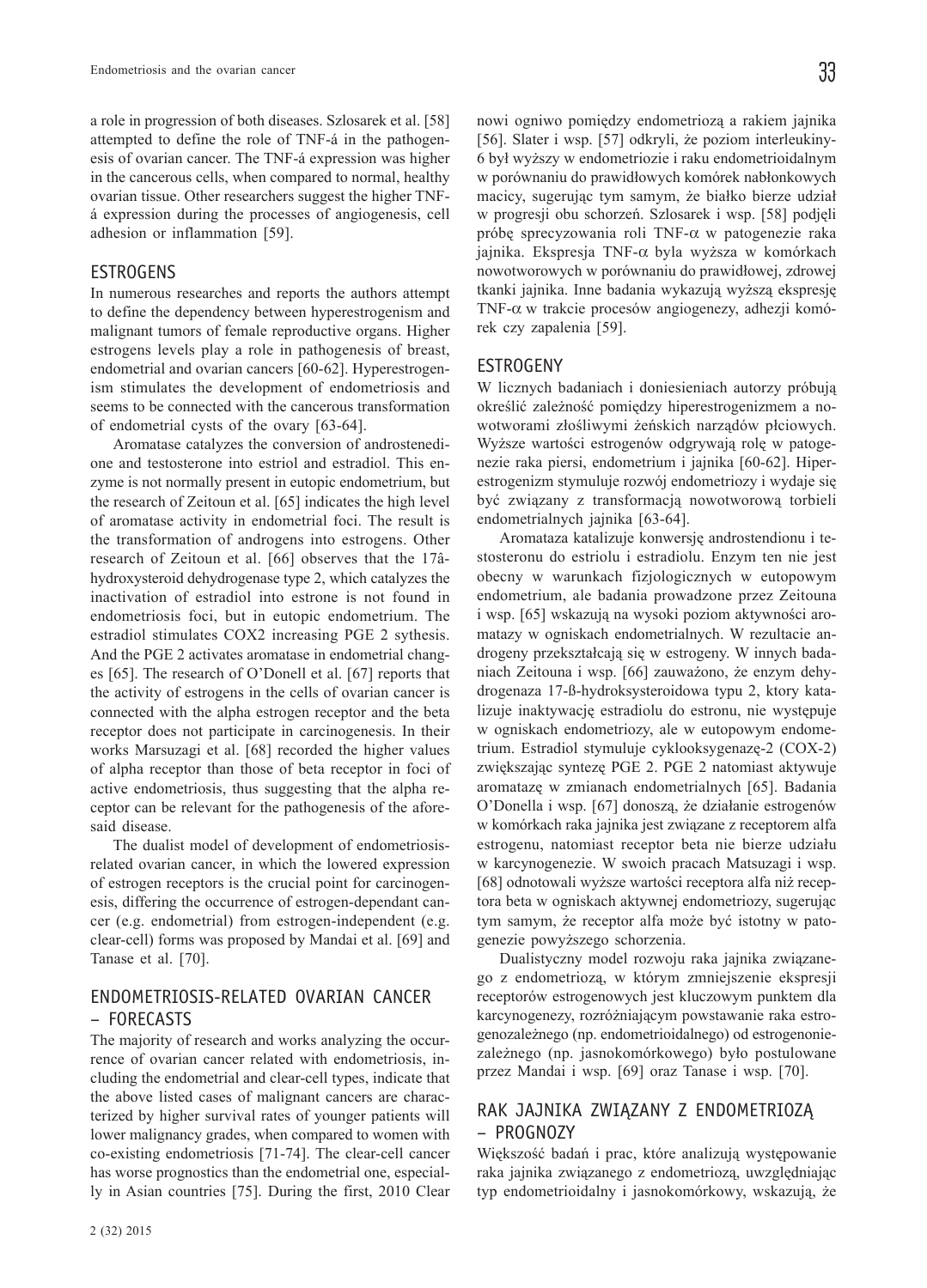Cell Ovarian Carcinoma Session it was decided, that although the patients in lower stages of ovarian cancer advancement have better prognoses than the women in higher stages of development, the high malignancy level of the clear cell type results in worse prognoses [76]. Further understanding of pathogenesis and progression of endometriosis-related cancer, especially of the role played by the oxidative stress is required to prevent carcinogenesis in case of patients suffering from the aforesaid disease [24].

# CONCLUSIONS

The relation between endometriosis and endometriosisrelated ovarian cancer has been researched for years. The analyses conducted up to this day indicate a significant link between the disease and cancerous changes of ovary. In future this research will allow to fully understand the role of oxidative stress, inflammatory states or steroid hormones in development of ovarian cancer. The above theories are possible, but still not sole causes of cancerous transformation of ectopic endometrium. Better understanding of the pathogenic mechanisms of ovarian cancer connected with a chronic disease in form of endometriosis will allow do develop methods of appropriate prevention of carcinogenesis in women suffering from this disease and also introduction and application of efficient treatment.

The exponents of inflammatory conditions, oxidative stress, iron metabolism or the hyperestrogenism may also form the basis for creation of diagnostic tests and treatment plans, which makes further research of the histological, genetic, molecular changes accompanying endometriosis so essential and recommended.

wyżej wymienione przypadki nowotworów złośliwych posiadają wyższy odsetek przeżycia u młodszych pacjentek z niskim stopniem złośliwości w porównaniu do kobiet bez współistniejącej endometriozy [71-74]. Rak jasnokomórkowy rokuje gorzej niż endometrioidalny, zwłaszcza w krajach azjatyckich [75]. Podczas Pierwszego Sympozjum Raka Jasnokomórkowego Jajnika w 2010 roku uznano, ¿e chocia¿ pacjentki z niskim stopniem zaawansowania raka jajnika mają lepsze rokowanie niż kobiety z nowotworami w wy¿szym stadium zachorowania, wysoki stopień złośliwości przypadków typu jasnokomórkowego gorzej rokuje [76]. Dalsze zrozumienie patogenezy i progresji raka jajnika związanego z endometriozą, zwłaszcza roli jaką odgrywa stres oksydacyjny jest konieczne celem prewencji karcynogenezie u pacjentek z wyżej wymienionym schorzeniem [24].

# WNIOSKI

Zależność jaka występuje pomiędzy endometriozą a rakiem jajnika związanym z endometriozą jest badana od lat. Przeprowadzone dotychczas analizy wykazują istotny związek między omawianą chorobą a zmianami nowotworowymi jajnika. W przyszłości badania w pełni wyjaśnią jaką rolę odgrywa stres oksydacyjny, stan zapalny czy hormony steroidowe w rozwoju raka jajnika. Powyższe teorie są możliwymi, ale nie jedynymi przyczynami transformacji nowotworowej ektopowego endometrium. Lepsze zrozumienie mechanizmów patogenezy raka jajnika związanego z przewlekłym schorzeniem jakim jest endometrioza, pozwoli na opracowanie metod odpowiedniego zapobiegania karcynogenezie u kobiet z tą chorobą, jak również na wprowadzenie i zastosowanie właściwego i skutecznego leczenia.

Wyk³adniki stanu zapalnego, stresu oksydacyjnego, metabolizmu żelaza czy hiperestrogenizm mogą również posłużyć jako podstawa do utworzenia testów diagnostycznych i sposobów terapii, dlatego istotne i wskazane jest dalsze badanie i poznawanie histologicznych, genetycznych, molekularnych zmian towarzyszących endometriozie.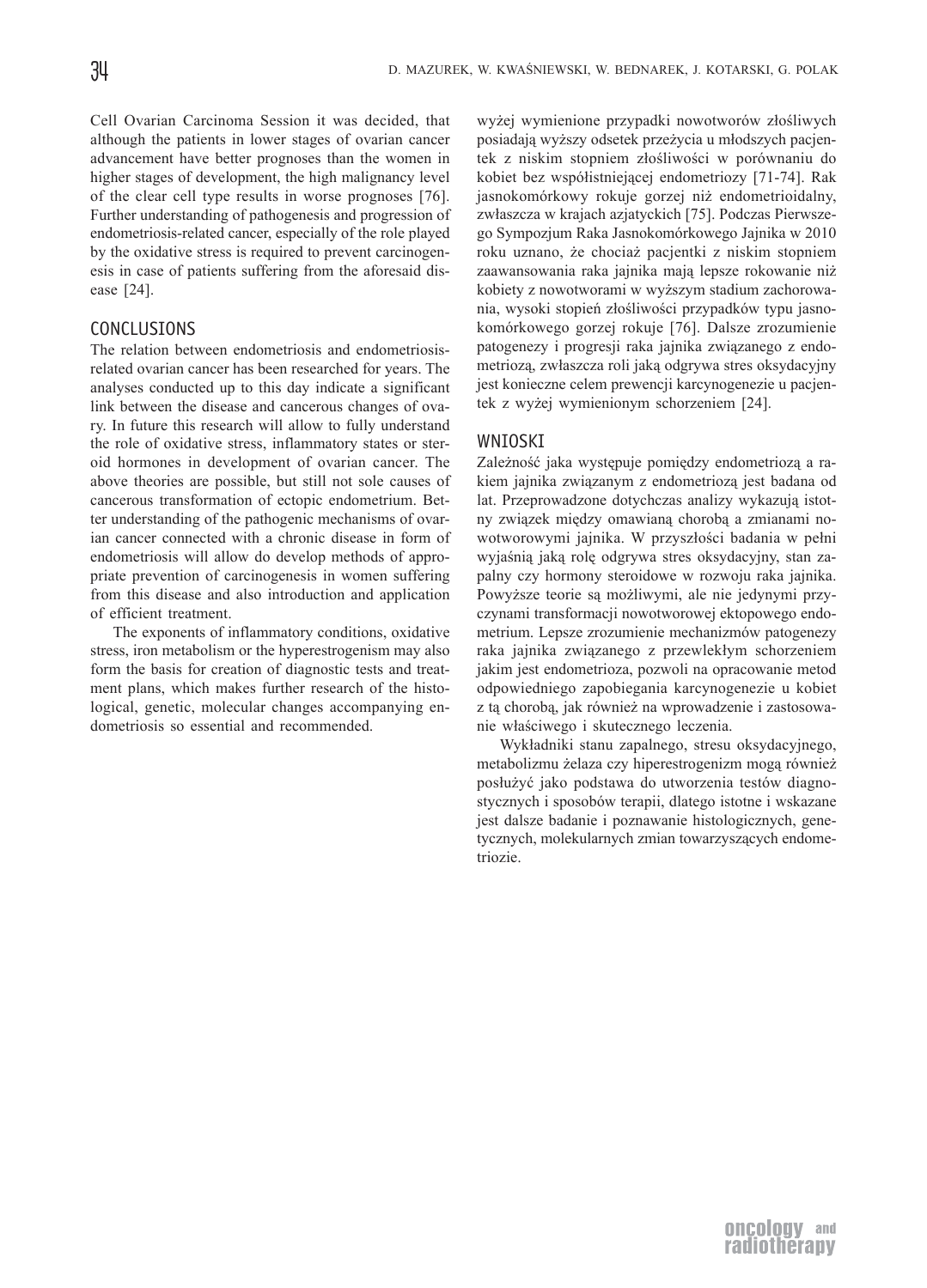#### References/Piśmiennictwo:

- 1. Olive DL, Schwartz LB. Endometriosis. *N Engl J Med Jun* 1993; 328: 1759-1769.
- 2. Giudice LC, Kao LC. Endometriosis. *Lancet* 2004; 364: 1789-1799.
- 3. Olive DL. Medical therapy of endometrosis. *Semin Reprod Med* 2003; 21: 209-222.
- 4. Pearce CL, Templeman C, Rossing MA, et al. Association between endometriosis and risk of histological subtypes of ovarian cancer: A pooled analysis of casecontrol studies. *Lancet Oncol 2012*; 13: 385-394.
- 5. Gazvani R, Templeton A. New consideretions for the pathogenesis of endometriosis. *Int J Gynaecol Obstet* 2002;76:117-126.
- 6. Halme J, Hammond MG, Hulka JF, et al. Retrograde menstruation in healthy women and in patients with endometriosis. *Obstet Gynecol* 1984; 64: 151-154.
- 7. Sampson JA. Metastatic or embolic endometriosis, due to the menstrual dissemination of endometrial tissue into the venous circulation. *Am J Pathol* 1927; 3: 93-110.
- 8. Sainz de la Cuesta R, Eichhorn JH, et al. Histologic transformation of benign endometriosis to early epithelial ovarian cancer. *Gynecol Oncol* 1996; 60: 238-244.
- 9. Vlahos NF, Economopoulos KP, Fotiou S. Endometriosis, in vitro fertilisation and the risk of gynaecological malignancies, including ovarian and breast cancer. *Best Pract Res Clin Obstet Gynecol* 2010; 24: 39-50.
- 10. Sampson J. Endometrial carcinoma of the ovary, arising in endometrial tissue in that organ. *Arch Surg* 1925; 10: 1-72.
- 11. Kobayashi H, Sumimoto K, Moniwa N, et al. Risk of developing ovarian cancer among women with ovarian endometrioma: a cohort study in Shizuoka, Japan. *Int J Gynecol Cancer* 2007; 17: 37-43.
- 12. Rossing MA, Cushing-Haugen KL, Wicklund KG, et al. Risk of epithelial ovarian cancer in relation to benign ovarian conditions and ovarian surgery. *Cancer Causes Control* 2008; 19: 135-136.
- 13. Brinton LA, Gridley G, Persson I, et al.Cancer risk after a hospital discharge diagnosis of endometriosis. *Am J Obstet Gynecol* 1997; 176: 572-579.
- 14. Ness RB, Cramer DW, Goodman MT, et al. Infertility, fertility drugs and ovarian cancer: a pooled analysis of case-control studies. *Am J Epidemiol* 2002; 155: 217- 224.
- 15. Wu AH, Pearce CL, Tseng CC, et al. Markers of inflammation and risk of ovarian cancer in Los Angeles County. *Int J Cancer* 2009; 124: 1409-1415.
- 16. Merritt MA, Green AC, Nagle CM, et al. Talcum powder, chropnic pelvic inflammation and NSAIDs in relation to risk of epithelial ovarian cancer. *Int I Cancer* 2008; 122: 170-176.
- 17. Melin A, Sparen P, Persson I, et al. Endometriosis and the risk of cancer with special emphasis on ovarian cancer. *Hum Reprod* 2006; 21: 1237-1242.
- 18. Venn A, Watson L, Bruinsma F, et al. Risk of cancer after use of fertility drugs with in vitro fertilisation. *Lancet* 1999; 354: 1586-1590.
- 19. Borgfeldt C, Andolf E. Cancer risk after hospital discharge diagnosis of benign ovarian cysts and endometriosis. *Acta Obstet Gynecol Scand* 2004; 83: 395-400.
- 20. Brinton LA, Lamb EJ, Moghissi KS, et al. Ovarian cancer risk associated with varying causes of infertility. *Fertil Steril* 2004; 82: 405-414.
- 21. Brinton LA, Sakoda LC, Sherman ME, et al. Relationship of benign gynecologic diseases to subsequent risk of ovarian and uterine tumors. *Cancer Epidemiol Biomarkers Prev* 2005; 14: 2929-2935.
- 22. Heaps JM, Nieberg RK, Berek JS. Malignant neoplasms arising in endometriosis. *Obstet Gynecol* 1990; 75: 1023-1028.
- 23. Ness RB, Grisso JA, Cottreau C, et al. Factors related to inflammation of the ovarian epithelium and risk of ovarian cancer. *Epidemiol* 2000; 11: 111-117.
- 24. Aris A. Endometriosis-associated ovarian cancer: A tenyear cohort study of women living in the Estrie Region of Quebec, Canada. *J Ovarian Res* 2010; 3: 2.
- 25. Nagle CM, Olsen CM, Webb PM, et al. Endometrioid and clear cell ovarian cancers – A comparative analysis of risk factors. *Eur J Cancer* 2008; 44: 2477-2484.
- 26. Cottreau CM, Ness RB, Modugno F, et al. Endometriosis and its treatment with danazol or lupron in relation to ovarian cancer. *Clin Cancer Res* 2003; 9: 5142-5144.
- 27. Clement PB. The Pathology of endometriosis: a survey of the many faces of a common disease emphasizing diagnostic pitfalls and unusual and newly appreciated aspects. *Adv Anat Pathol* 2007; 14: 241-260.
- 28. LaGrenade A, Silverberg SG. Ovarian tumors associated with atypical endometriosis. *Hum Pathol* 1988; 19: 1080-1084.
- 29. Moll UM, Chumas JC, Chalas E, et al. Ovarian carcinoma arising in atypical endometriosis. *Obstet Gynecol* 1990; 75: 537-539.
- 30. Fukunaga M, Nomura K, Ishikawa E, et al. Ovarian atypical endometriosis: its close association with malignant epithelial tumours. *Histopathol* 1997; 30: 249- 255.
- 31. Ogawa S, Kaku T, Amada S, et al. Ovarian endometriosis associated with ovarian carcinoma: a clinicopathological and immunohistochemical study. *Gynecol Oncol 2*000; 77: 298-304.
- 32. Jiang XX, Hitchcock A, Bryan EJ, et al. Microsatellite analysis of endometriosis reveals loss of heterozygosity at candidate ovarian tumor suppressor gene loci. *Cancer Res* 1996; 56: 3534-3539.
- 33. Jiang XX, Morland SJ, Hitchcock A, et al. Allelotyping of endometriosis with adjacent ovarian carcinoma reveals evidence of a common lineage. *Cancer Res* 1998; 58: 1707-1712.
- 34. Sato N, Tsunoda H, Nishida M, et al. Loss of heterozygosity on 10q23.3 and mutation of the tumor suppressor gene PTEN in benign endometrial cyst of the ovary: possible sequence progression from benign endometrial cyst to endometrioid carcinoma and clear cell carcinoma of the ovary. *Cancer Res* 2000; 60: 7052-7056.
- 35. Prowse AH, Manek S, Varma R, et al. Molecular genetic evidence that endometriosis is a precursor of ovarian cancer. *Int J Cancer* 2006; 119: 556-562.
- 36. Bischoff FZ, Heard M, Simpson JL. Somatic DNA alterations in endometriosis: high Frequency of chromosome 17 and p53 loss in late-stage endometriosis. *J Reprod Immunol* 2002; 55: 49-64.
- 37. Sainz de la Cuesta R, Izquierdo M, Canamero M, et al. Increased prevalence of p53 overexpression from typical endometriosis to atypical endometriosis and ovarian cancer associated with endometriosis. *Eur J Obstet Gynecol Reprod Biol* 2004; 113: 87-93.